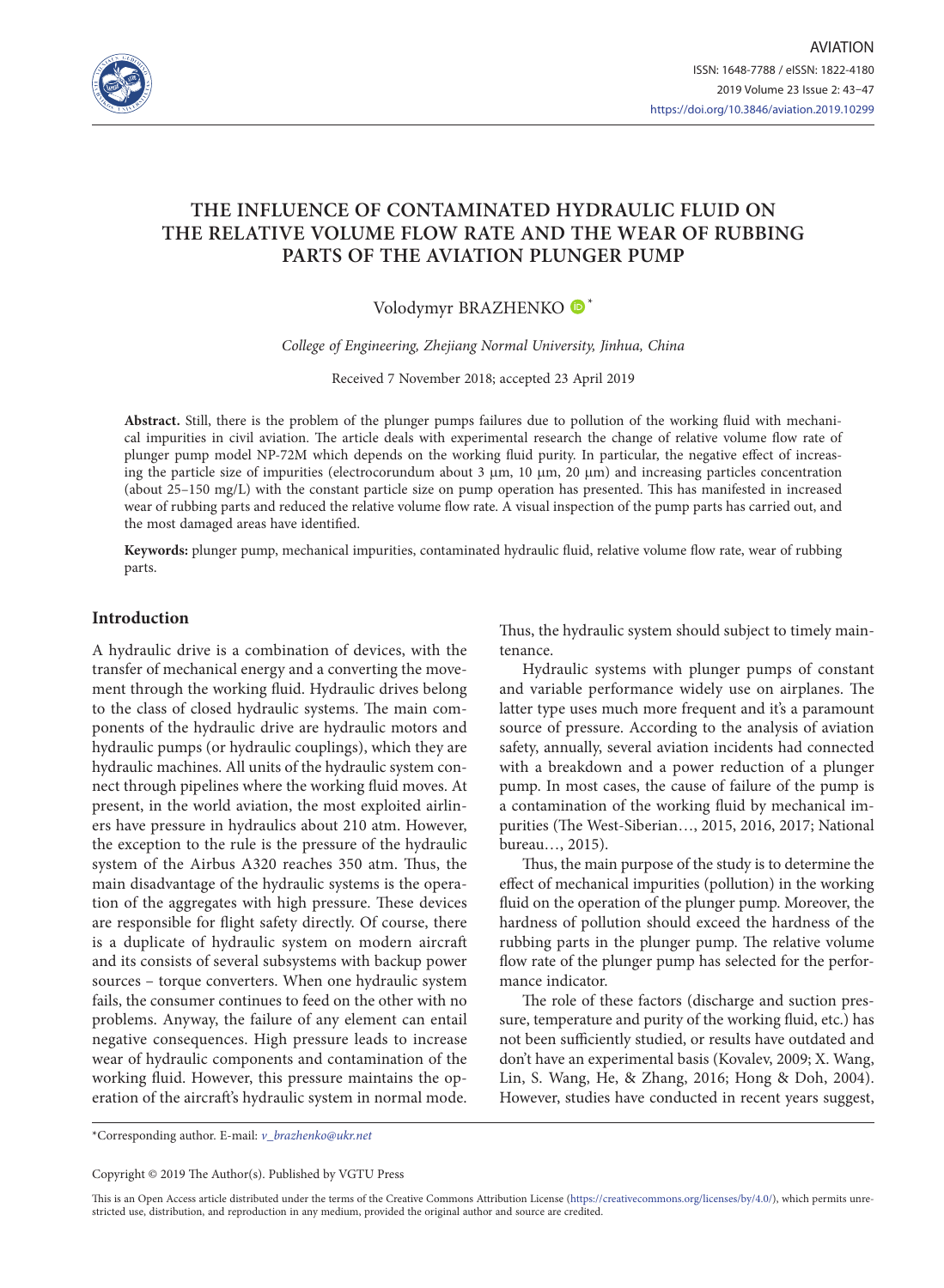that one of the main factors is the degree of purity of the working fluid, which affects the service life of the pumps (Boldyrev & Budarova, 2016; Labunets, et al. 2010).

## **1. Conducting an experiment and results of an experimental study**

Hydraulic pump NP-72MV was intended to create pressure in the main hydraulic system of the aircraft. It is a rotary-type plunger pump with an end distribution of the working fluid of the adjustable productivity. It has the operational characteristics presented in Table 1. This pump is used as a source of the working fluid pressure of the hydraulic system of the currently operating airplanes (An-72, An-74, An-32, An-140, Yak-42) and helicopters (Mi-28 and Mi-28N).

Table 1. The main operational characteristics of the pump NP-72MV

| A working pressure, MPa                                   | $15.0 + 1.5$ |
|-----------------------------------------------------------|--------------|
| The volume flow rate, L / min                             | 2527.5       |
| The minimum suction pressure MPa                          | $\sim 0.17$  |
| The working fluid                                         | $AMG-10$     |
| The working temperature range of the<br>working fluid, °C | $-60 + 90$   |
| Maximum number of revolutions of the<br>shaft, rev / min  | 4000         |

While investigating the resource of the pump on contaminated fluid the task wasn't to simulate the operating conditions, characterized by different dynamic and thermal conditions, pollution conditions, etc. Therefore, to study the effect of any one factor, for example, the size of particles of a pollutant on the pump operation, the bench tests conditions are the most acceptable. Bench tests allow to protect the system from an external contaminant and maintain a given concentration and size of the pollutant, the temperature of the working fluid, etc. Thus, the tests allow to exclude or minimize other types of wear of pump parts, except for abrasive.

The experimental bench was set up to study the impact of pollution on the work of the plunger pump. Figure 1 shows its simplified hydraulic scheme. The series of experiments have carried out. The experimental bench has worked as follows. From the tank 7, the contaminated fluid has entered inside the test pump 6. The throttle 3 and the pressure sensor 2 (pressure gauge) have used to control the pressure. Safety valve 1 has used to prevent an accident. An oil flow meter 4 (PIUSI K600 / 4) and a tap 5 have used to measure the flow in the system. Test mode of the pump has selected based on the following considerations. First of all, the mode and operating conditions of the pump should comply with Table 1. Secondly, the time of the experiment should be short but allowing the registration of instruments readings.

The pump operation has provided comparative results within 2–16 hours in a given mode using electrocorundum as a pollutant at a concentration of 25–150 mg/L. The hardness of electrocorundum on the Mohs scale is 9 units. It exceeds the hardness of the rubbing parts in the plunger pump. The choice of the particle size of the pollutant in the range from 1 to 20 μm has explained by the following considerations. The hydraulic systems of modern aircraft have equipped with fine filters. They filter out particles with a size of 10, 20 μm and above, depending on the type of filter elements. Thus, the probability of circulation in the hydraulic system of particles with a size from 1 to 20 μm is greater than the circulation of large particles, for example, 50 or 100 μm. In addition, in real conditions, small particles of the pollutant are in larger quantities than big ones. Consequently, the probability of their presence in the system will also be greater.

An artificial pollutant (electrocorundum) was previously prepared according to the required dimensions. It was weighed on an analytical balance with an accuracy of 1–2 mg and add into a glass with pure working fluid AMG-10, where it was thoroughly mixed. Then the contents of the glass were poured into the tank of the system, where, by means of a mixer, for 20–30 minutes the working fluid AMG-10 was intensively mixed to create a uniform concentration of the pollutant. After that, a sample of the working fluid was taken and the installation was started.

During the experiment, the pollutant has introduced into the system usually once, before the start of the experiment. This method of contamination of the fluid does not reflect the real picture of the systematic penetration of the pollutant into the hydraulic system during operation. However, some analogy with the operating conditions can be found in this method. If we imagine that the pollutant got into the system during installation, repair or refilling with dirty working fluid. At this moment, its concentration is greatest.

The method of a single supply of pollutant to the system is more convenient than the method of multiple supply. It is not associated with conducting an experiment with different variations, it reduces the error in determining the pollutant during backfilling, etc.



Figure 1. Simplified hydraulic diagram of the experimental stand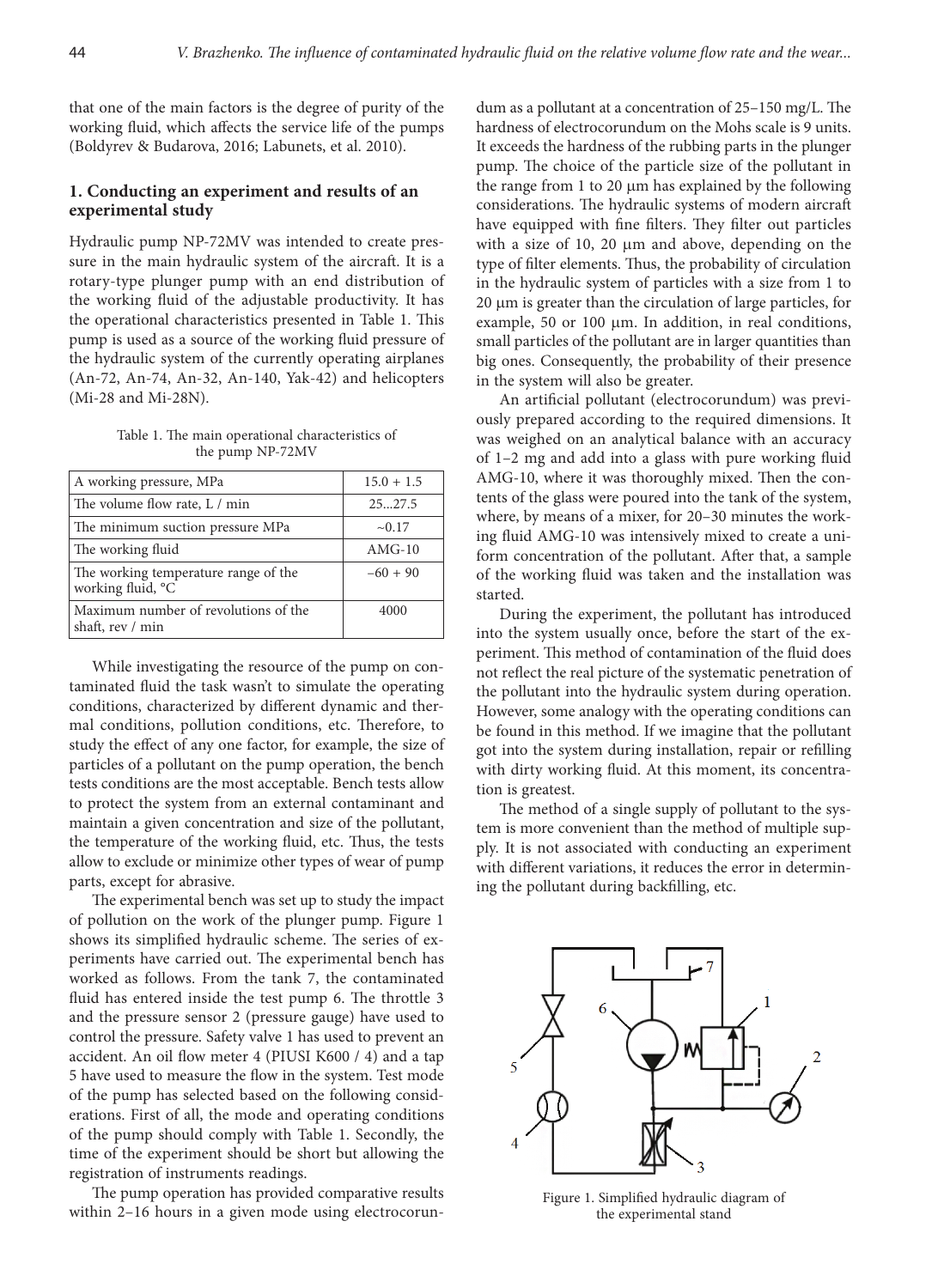Effect of pollution of operating fluids in aircraft hydraulic pumps work manifested in the reduction of the relative volume flow rate:

$$
\xi = \frac{Q'}{Q''},\tag{1}
$$

where *Qʹ* та *Qʹʹ* – respectively, the actual pump flow before and after wear at a certain fluid pressure. The value of ξ decreases with increasing size (Figure 2) and concentration (Figure 3) of solid particles polluting the fluid.

If we consider the results of the study of the relative volume flow rate with different sizes of impurity particles in fluid depending on the pump operation time (Figure 4), then it should be noted that the decrease in ξ of the pump can be divided into two stages. The first stage is characterized by an intense decrease in ξ and significant wear of rubbing pairs to a value determined by the size and concentration of the pollutant (clearly manifested for pollution particles of 3 μm and 10 μm), as well as a significant increase in the concentration of particles produced by the



Figure 2. Nomogram of the dependence of the relative volume flow rate on the particle size of the impurity at a certain time of continuous operation and with a certain impurity concentration



Figure 3. The plot of the dependence of the relative volume flow rate on the pump impurity particle concentration ( $\sim$  3  $\mu$ m in size) with a continuously operating pump time (8 hours)

wear of pump parts. The second stage is characterized by a gradual decrease in ξ and a slight wear of the rubbing pairs.

## **2. Visual inspection of the pump after the experiment**

When inspecting rubbing parts used in the operation of pumps with a pollutant size of about 20 μm in the working fluid, it was found that the working surfaces of the plunger and the cylinder block and the valve plate covered with concentric furrows, the depth of which is 1–20 μm. (Figure 5 a, b, c). Depreciation of the plungers is not uniform over the entire surface. The surfaces of the pump plunger are covered with small grooves, directed both along the movement of the plunger and randomly (Figure 5d).

Figure 5c is the photo. It has made under a microscope. The photo has shown damage on the surface of the plunger due to impurity particles. There were the pieces of the electrocorundum material with 4–10 µm in size in grooves of the plunger. The shape of pieces is the approximate hexatetrahedron.

The grooves on the plungers and cylinder blocks, matte spots of contact on the plunger skirt and traces of rolling appear due to abrasive foreign particles present in the oil circuit. Plungers with worn working side surface no longer provide sufficient cylinder sealing. This leads to an increase in pressure behind the plungers and an increase in leakages. Possible consequences: hydraulic fluid outflow in the area of the radial sealing rings of the shaft and other locations of seals. Traces of skating are appeared on the plungers in case of deposition of dirt particles in the annular grooves (if any). The impurity particles in the groove are touched with the surface of the plunger when it is rotating. As a result typical rolling tracks are formed on the plunger.

Due to the saturation of the surface of the plunger with abrasive particles, the wear of the surface of the cylinder block is greater than the plunger. The different state of the



Figure 4. The plots of the change of the relative volume flow rate with the different pump impurity particle size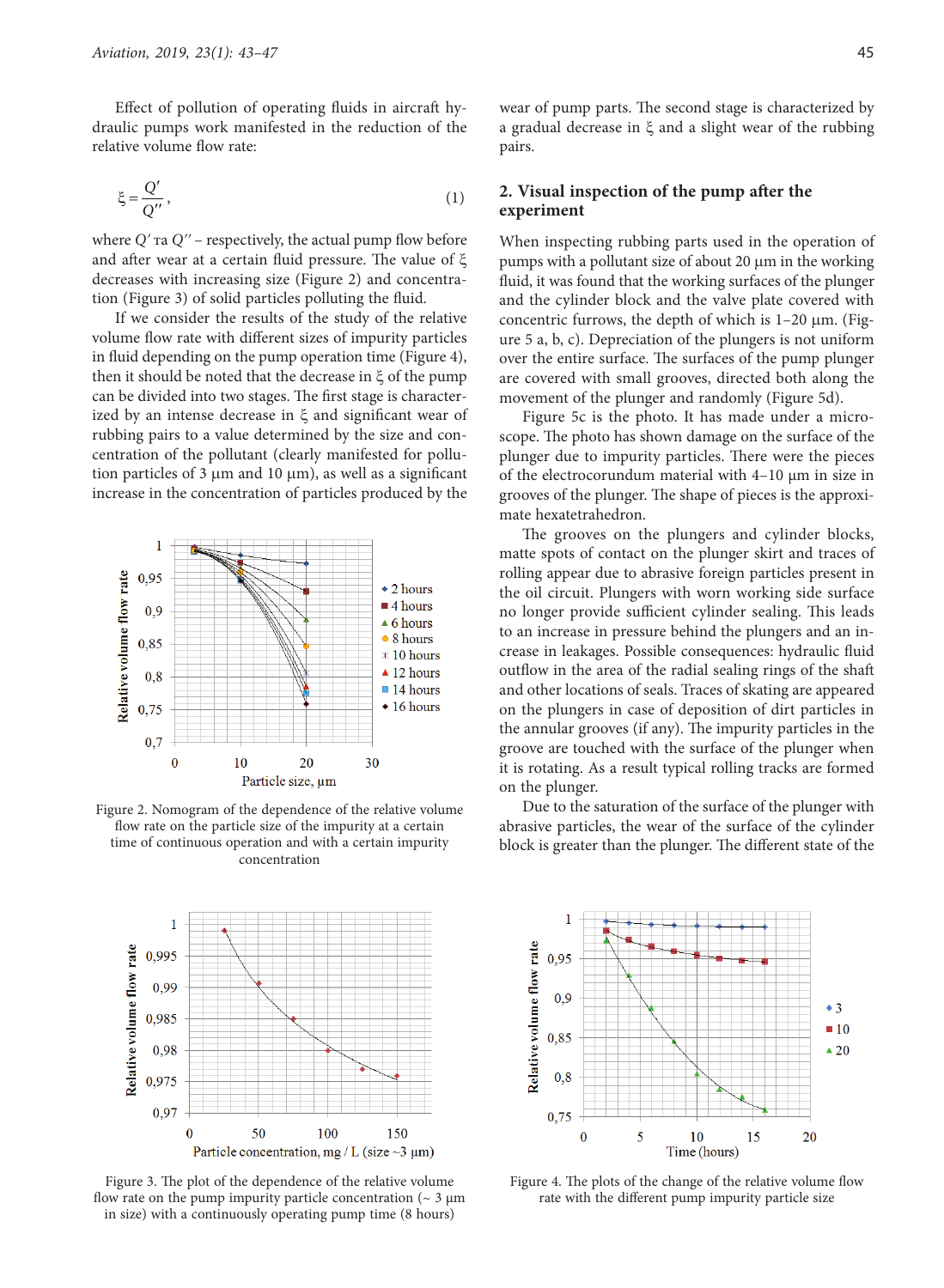

Figure 5. Photos of damage in the plunger pump



Figure 6. The metal particles after wear of the rubbing parts of the pump

plunger and the cylinder block when working on the same pollutant also explained by the different ratios of hardness between the materials of their surface and the abrasive particles of the pollutant.

During operation of the pump on the working fluid contaminated with abrasive particles, there is an intense wear of the steel cylinder block. Wear products are highly dispersed particles with a size of 1 micron or less. The presence of these particles causes to darken the working fluid (Figure 6). Also in the sample of waste fluid taken after two hours of pump operation (when contaminated with particles of 20 μm), in addition to particles of electrocorundum, there are particles of metallic origin a size from 3 to 10 μm (Figure 6). Thus, the total concentration of particles over time in the pump increases.

#### **Сonclusions**

The problem of contamination of the working fluid of aircraft with mechanical impurities is currently relevant. As shown by aviation security reports, in recent years there have been accidents associated with the unsatisfactory state of the working fluid. They entail the failure of the aircraft's hydraulic systems. The article pays attention to the influence of mechanical impurities on the relative volume flow rate of the plunger pump and the wear of the rubbing parts. As experiments have shown: with an increase in the size of particles of a pollutant the relative volumetric flow rate of pumps decreases and the intensity of wear of parts increases accordingly. With an increase in the concentration of solid particles with a size of 3 μm from 25 to 150 mg/l, the wear rate also increases.

Thus, to improve the performance of hydraulic plunger pumps, it is necessary first of all to increase the wear resistance of their rubbing parts. This will ensure their performance in a wide range of external factors.

In this direction, it is worthwhile to further investigate the effect of the hardness of the contaminant and the discharge pressure of the pump on the wear process.

## **References**

- Boldyrev, S. V., & Budarova, O. P. (2016). Experimental study of wear of model friction pairs lubricated with contaminated oil. *Journal of Friction and Wear*, *37*(4), 446-451. <https://doi.org/10.3103/S1068366616040036>
- Hong, Y. S., & Doh, Y. H. (2004). Analysis on the friction losses of a bent-axis type hydraulic piston pump. *KSME International Journal*, *18*(9), 1668. <https://doi.org/10.1007/BF02990382>
- Kovalev, M. A. (2009). Proactive maintenance of hydrosystems on the basis of the analysis of parameters of particles of contamination of hydraulic fluid. *Vestnik of Samara University Aerospace and Mechanical Engineering*, *19*(3), 89-96.
- Labunets, V. F., Tit V. A., & Dmitrenko, A. V. (2010). Prichinyi poteri trudosposobnosti truschihsya detaley aksialno-plunzhernyih gidravlicheskih nasosov. *Problemi tertya ta znoshuvannya*, (53), 120-127. (in Russian).
- National Bureau on Investigation of Aviation Incidents and Incidents with Civil Aircraft. (2015)*. ANALIZ podii, shcho stalysia pid chas obsluhovuvannia povitrianykh suden na zemli v period z 2013 po 2015 rik* (in Ukrainian). Retrieved from [http://www.nbaai.gov.ua/uploads/pdf/Analysis\\_PPS.pdf](http://www.nbaai.gov.ua/uploads/pdf/Analysis_PPS.pdf)
- Wang, X., Lin, S., Wang, S., He, S., & Zhang, C. (2016). Remaining useful life prediction based on the Wiener process for an aviation axial piston pump. *Chinese Journal of Aeronautics*, *29*(3), 779-788. <https://doi.org/10.1016/j.cja.2015.12.020>
- The West-Siberian Interregional Territorial Department of Air Transport of Federal Air Transport Agency*.* (2015). *Analiz sostoyaniya bezopasnosti poletov v aviapredpriyatiyah i ekspluatantah, podvedomstvennyih ZS MTU Rosaviatsii, v 2014 godu*